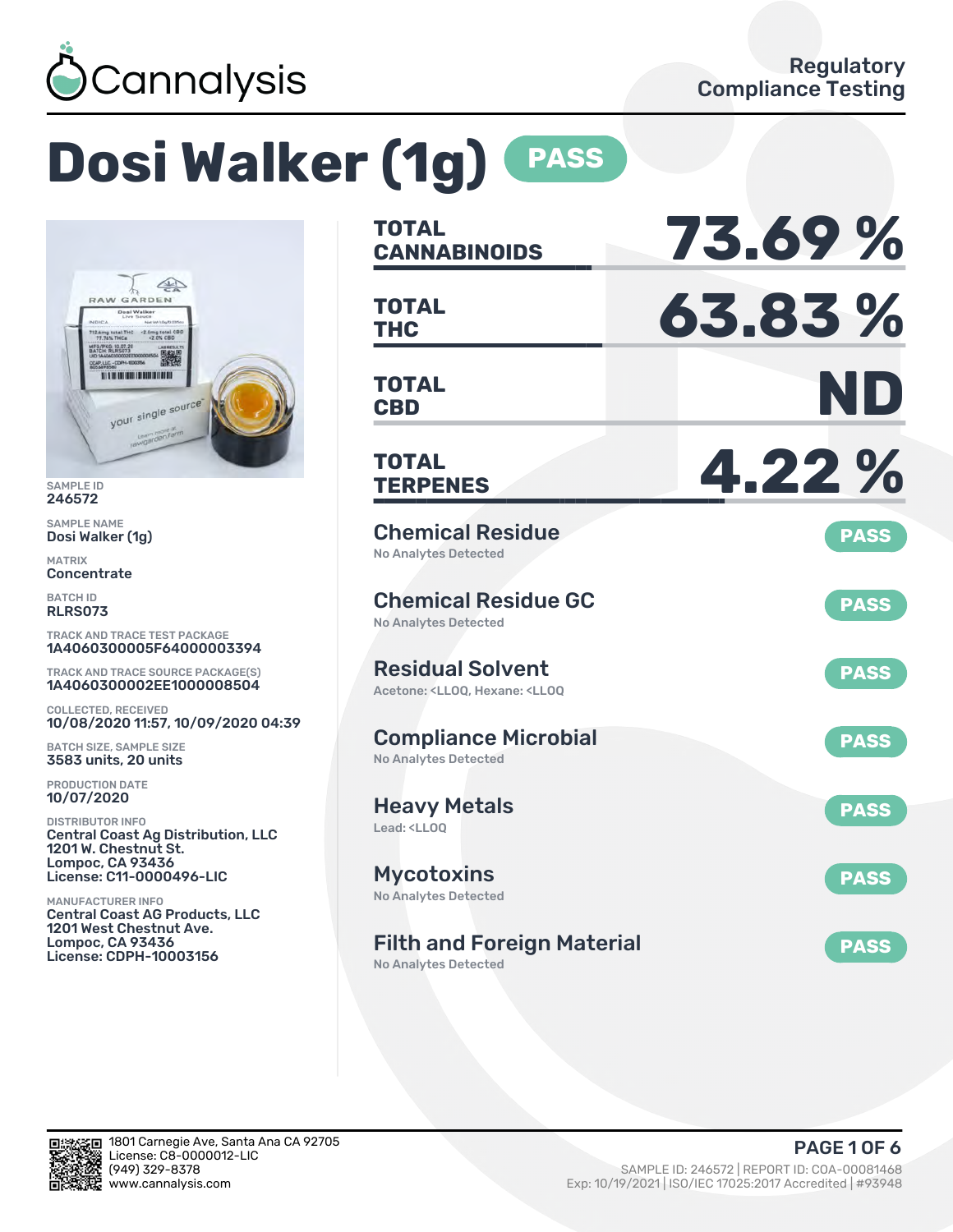

### CANNABINOID ANALYSIS

Total THC,CBD value(s) have been decarboxylated.

| TOTAL THC:          | 638.3 mg/g (63.83 %), 638.3 mg per package |
|---------------------|--------------------------------------------|
| TOTAL CBD:          | ND.                                        |
| TOTAL CANNABINOIDS: | 736.9 mg/g (73.69 %)                       |

UNIT OF MEASUREMENT: Milligrams per Gram(mg/g)

| <b>ANALYTE</b>         | <b>RESULT</b>        | LOD    | <b>LLOO</b> | <b>ANALYTE</b>   | <b>RESULT</b>         | <b>LOD</b> | LL <sub>00</sub> |
|------------------------|----------------------|--------|-------------|------------------|-----------------------|------------|------------------|
| <b>THCa</b>            | 678.7 mg/g (67.87 %) | 0.2000 | 0.4000      | CBD <sub>v</sub> | ND.                   | 0.2000     | 0.4000           |
| D9THC                  | 43.06 mg/g (4.306 %) | 0.2000 | 0.4000      | CBGa             | 12.74 mg/g (1.274 %)  | 0.2000     | 0.4000           |
| D8THC                  | ND                   | 0.2000 | 0.4000      | <b>CBG</b>       | 2.407 mg/g (0.2407 %) | 0.2000     | 0.4000           |
| <b>THC<sub>V</sub></b> | <b>ND</b>            | 0.2000 | 0.4000      | CBN              | <b>ND</b>             | 0.2000     | 0.4000           |
| CBDa                   | <b>ND</b>            | 0.2000 | 0.4000      | CBC              | <b>ND</b>             | 0.2000     | 0.4000           |
| CBD                    | <b>ND</b>            | 0.2000 | 0.4000      |                  |                       |            |                  |
|                        |                      |        |             |                  |                       |            |                  |

#### ADDITIONAL INFORMATION

| Method:              | SOP-TECH-001 | Sample Prepped: 10/09/2020 14:54  | Sample Approved: 10/19/2020 14:16  |  |
|----------------------|--------------|-----------------------------------|------------------------------------|--|
| Instrument: UPLC-DAD |              | Sample Analyzed: 10/09/2020 14:55 | Prep-Analytical Batch: 21952-16835 |  |



### TERPENE ANALYSIS

| UNIT OF MEASUREMENT: | Milligrams per Gram(mg/g) |
|----------------------|---------------------------|
|----------------------|---------------------------|

| <b>ANALYTE</b>         | <b>RESULT</b>                                                                                                             | <b>LOD</b> | <b>LLOQ</b> | <b>ANALYTE</b>         | <b>RESULT</b>                                      | <b>LOD</b> | <b>LLOQ</b> |
|------------------------|---------------------------------------------------------------------------------------------------------------------------|------------|-------------|------------------------|----------------------------------------------------|------------|-------------|
| 3-Carene               | <b>ND</b>                                                                                                                 | 0.5000     | 1.000       | Alpha bisabolol        | 1.555 mg/g $(0.1555\%)$                            | 0.5000     | 1.000       |
| Alpha cedrene          | ND.                                                                                                                       | 0.5000     | 1.000       | Alpha humulene         | 3.853 mg/g (0.3853 %)                              | 0.5000     | 1.000       |
| Alpha pinene           | <lloq< td=""><td>0.5000</td><td>1.000</td><td>Alpha terpinene</td><td><b>ND</b></td><td>0.5000</td><td>1.000</td></lloq<> | 0.5000     | 1.000       | Alpha terpinene        | <b>ND</b>                                          | 0.5000     | 1.000       |
| Alpha terpineol        | 1.018 mg/g $(0.1018\%)$                                                                                                   | 0.3300     | 0.6500      | Beta caryophyllene     | 11.15 mg/g (1.115 %)                               | 0.5000     | 1.000       |
| Beta myrcene           | 6.972 mg/g (0.6972 %)                                                                                                     | 0.5000     | 1.000       | Beta pinene            | <lloq< td=""><td>0.6100</td><td>1.210</td></lloq<> | 0.6100     | 1.210       |
| <b>Borneol</b>         | <b>ND</b>                                                                                                                 | 0.5000     | 1.000       | Camphene               | <b>ND</b>                                          | 0.5000     | 1.000       |
| Camphor                | <b>ND</b>                                                                                                                 | 0.5000     | 1.000       | Caryophyllene oxide ND |                                                    | 0.5000     | 1.000       |
| Cedrol                 | <b>ND</b>                                                                                                                 | 0.5000     | 1.000       | Cis nerolidol          | <b>ND</b>                                          | 0.5000     | 1.000       |
| Eucalyptol             | <b>ND</b>                                                                                                                 | 0.5000     | 1.000       | Fenchol                | 1.152 mg/g (0.1152 %)                              | 0.5000     | 1.000       |
| Fenchone               | <b>ND</b>                                                                                                                 | 0.5000     | 1.000       | Gamma terpinene        | <b>ND</b>                                          | 0.5000     | 1.000       |
| Gamma terpineol        | ND.                                                                                                                       | 0.1000     | 0.2100      | Geranyl acetate        | <b>ND</b>                                          | 0.5000     | 1.000       |
| Guaiol                 | <lloq< td=""><td>0.5000</td><td>1.000</td><td>Isoborneol</td><td><b>ND</b></td><td>0.5000</td><td>1.000</td></lloq<>      | 0.5000     | 1.000       | Isoborneol             | <b>ND</b>                                          | 0.5000     | 1.000       |
| Isopulegol             | <b>ND</b>                                                                                                                 | 0.5000     | 1.000       | Limonene               | 4.955 mg/g $(0.4955\%)$                            | 0.5000     | 1.000       |
| Linalool               | 2.153 mg/g (0.2153 %)                                                                                                     | 0.5000     | 1.000       | Menthol                | <b>ND</b>                                          | 0.5000     | 1.000       |
| Ocimene 1              | <b>ND</b>                                                                                                                 | 0.1600     | 0.3100      | Ocimene 2              | 2.545 mg/g $(0.2545\%)$                            | 0.3500     | 0.6900      |
| P-cymene               | <b>ND</b>                                                                                                                 | 0.5200     | 1.050       | P-mentha-1,5-diene ND  |                                                    | 0.5000     | 1.000       |
| Pulegone               | <b>ND</b>                                                                                                                 | 0.5000     | 1.000       | Sabinene               | <b>ND</b>                                          | 0.5000     | 1.000       |
| Sabinene hydrate       | <b>ND</b>                                                                                                                 | 0.5000     | 1.000       | Terpinolene            | 5.461 mg/g $(0.5461\%)$                            | 0.5000     | 1.000       |
|                        | Trans beta farnesene1.468 mg/g (0.1468 %)                                                                                 | 0.5000     | 1.000       | Trans geraniol         | <b>ND</b>                                          | 0.5000     | 1.000       |
| <b>Trans nerolidol</b> | <lloq< td=""><td>0.5000</td><td>1.000</td><td>Valencene</td><td><b>ND</b></td><td>0.5000</td><td>1.000</td></lloq<>       | 0.5000     | 1.000       | Valencene              | <b>ND</b>                                          | 0.5000     | 1.000       |

#### ADDITIONAL INFORMATION

| Method:     | SOP-TECH |
|-------------|----------|
| Instrument: | GC-MS-FI |

Method: SOP-TECH-027 Sample Prepped: 10/10/2020 15:40 Sample Approved: 10/12/2020 17:02 Prep-Analytical Batch: 21989-16864



1801 Carnegie Ave, Santa Ana CA 92705 License: C8-0000012-LIC<br>(949) 329-8378

### PAGE 2 OF 6

(949) 329-8378 SAMPLE ID: 246572 | REPORT ID: COA-00081468 Exp: 10/19/2021 | ISO/IEC 17025:2017 Accredited | #93948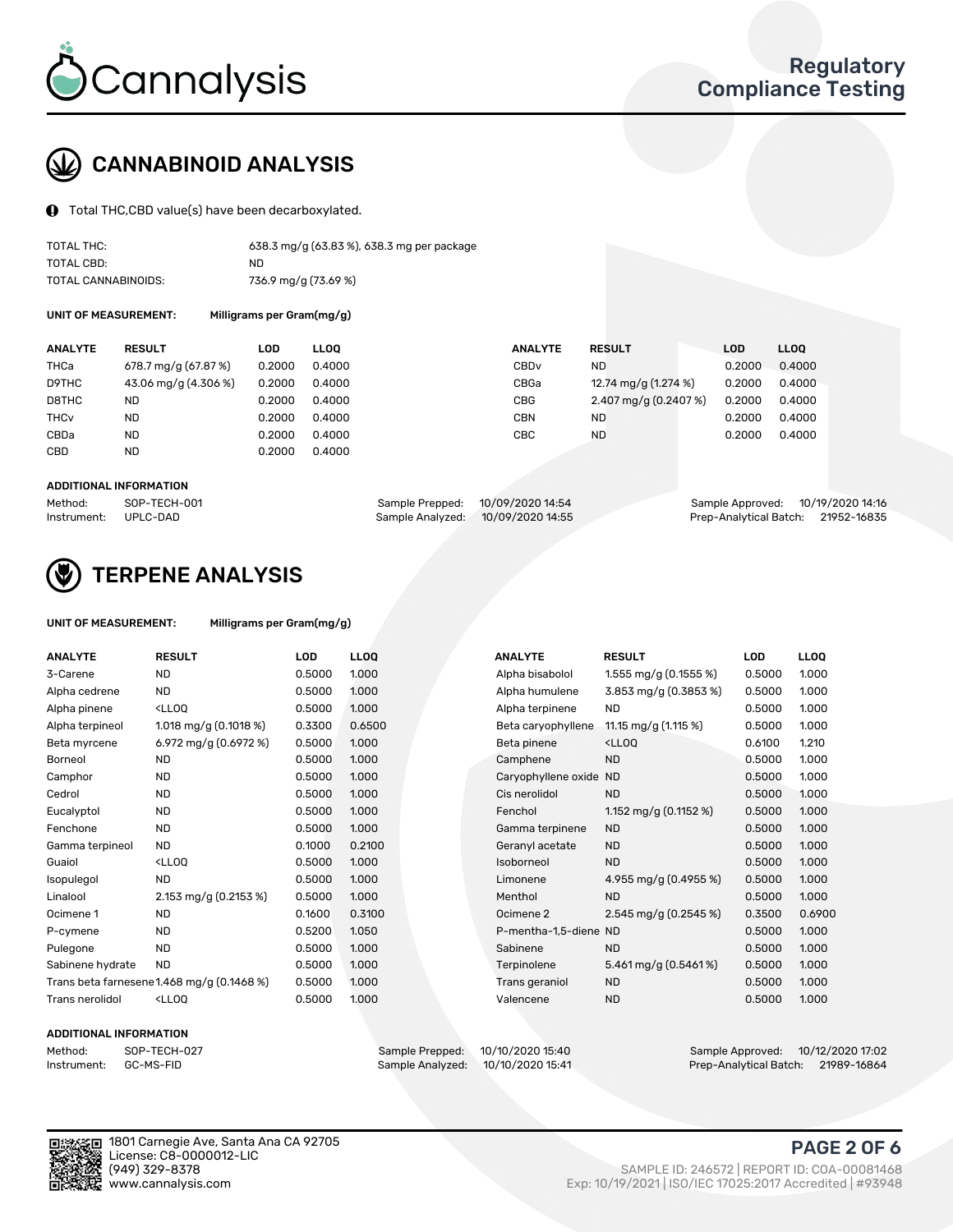

### CHEMICAL RESIDUE ANALYSIS PASS

UNIT OF MEASUREMENT: Micrograms per Gram(ug/g)

| <b>ANALYTE</b>    | <b>RESULT</b> | LOD    | LLOQ   | <b>ACTION LEVEL</b> |      | <b>ANALYTE</b>      | <b>RESULT</b> | LOD    | <b>LLOQ</b> | <b>ACTION LEVEL</b> |      |
|-------------------|---------------|--------|--------|---------------------|------|---------------------|---------------|--------|-------------|---------------------|------|
| Abamectin         | <b>ND</b>     | 0.0200 | 0.0400 | 0.1000              | Pass | Acephate            | <b>ND</b>     | 0.0200 | 0.0400      | 0.1000              | Pass |
| Acequinocyl       | <b>ND</b>     | 0.0200 | 0.0400 | 0.1000              | Pass | Acetamiprid         | <b>ND</b>     | 0.0200 | 0.0400      | 0.1000              | Pass |
| Aldicarb          | <b>ND</b>     | 0.0200 | 0.0400 | 0.0                 | Pass | Azoxystrobin        | <b>ND</b>     | 0.0200 | 0.0400      | 0.1000              | Pass |
| <b>Bifenazate</b> | <b>ND</b>     | 0.0200 | 0.0400 | 0.1000              | Pass | <b>Bifenthrin</b>   | <b>ND</b>     | 0.0200 | 0.0400      | 3.000               | Pass |
| <b>Boscalid</b>   | <b>ND</b>     | 0.0200 | 0.0400 | 0.1000              | Pass | Carbaryl            | <b>ND</b>     | 0.0200 | 0.0400      | 0.5000              | Pass |
| Carbofuran        | <b>ND</b>     | 0.0200 | 0.0400 | 0.0                 | Pass | Chlorantraniliprole | <b>ND</b>     | 0.0200 | 0.0400      | 10.00               | Pass |
| Clofentezine      | <b>ND</b>     | 0.0200 | 0.0400 | 0.1000              | Pass | Coumaphos           | <b>ND</b>     | 0.0200 | 0.0400      | 0.0                 | Pass |
| Cyfluthrin        | <b>ND</b>     | 0.4000 | 1.000  | 2.000               | Pass | Cypermethrin        | <b>ND</b>     | 0.4000 | 1.000       | 1.000               | Pass |
| Daminozide        | <b>ND</b>     | 0.0200 | 0.0400 | 0.0                 | Pass | Diazinon            | <b>ND</b>     | 0.0200 | 0.0400      | 0.1000              | Pass |
| <b>Dichlorvos</b> | <b>ND</b>     | 0.0200 | 0.0400 | 0.0                 | Pass | Dimethoate          | <b>ND</b>     | 0.0200 | 0.0400      | 0.0                 | Pass |
| Dimethomorph      | <b>ND</b>     | 0.0200 | 0.0400 | 2.000               | Pass | Ethoprophos         | <b>ND</b>     | 0.0200 | 0.0400      | 0.0                 | Pass |
| Etofenprox        | <b>ND</b>     | 0.0200 | 0.0400 | 0.0                 | Pass | Etoxazole           | <b>ND</b>     | 0.0200 | 0.0400      | 0.1000              | Pass |
| Fenhexamid        | <b>ND</b>     | 0.0200 | 0.0400 | 0.1000              | Pass | Fenoxycarb          | <b>ND</b>     | 0.0200 | 0.0400      | 0.0                 | Pass |
| Fenpyroximate     | <b>ND</b>     | 0.0200 | 0.0400 | 0.1000              | Pass | Fipronil            | <b>ND</b>     | 0.0400 | 0.1000      | 0.0                 | Pass |
| Flonicamid        | <b>ND</b>     | 0.0200 | 0.0400 | 0.1000              | Pass | Fludioxonil         | <b>ND</b>     | 0.0200 | 0.0400      | 0.1000              | Pass |
| Hexythiazox       | <b>ND</b>     | 0.0200 | 0.0400 | 0.1000              | Pass | Imazalil            | <b>ND</b>     | 0.0200 | 0.0400      | 0.0                 | Pass |
| Imidacloprid      | <b>ND</b>     | 0.0200 | 0.0400 | 5.000               | Pass | Kresoxim methyl     | <b>ND</b>     | 0.0200 | 0.0400      | 0.1000              | Pass |
| Malathion         | <b>ND</b>     | 0.0200 | 0.0400 | 0.5000              | Pass | Metalaxyl           | <b>ND</b>     | 0.0200 | 0.0400      | 2.000               | Pass |
| Methiocarb        | <b>ND</b>     | 0.0200 | 0.0400 | 0.0                 | Pass | Methomyl            | <b>ND</b>     | 0.0200 | 0.0400      | 1.000               | Pass |
| Mevinphos         | <b>ND</b>     | 0.0200 | 0.0400 | 0.0                 | Pass | Myclobutanil        | <b>ND</b>     | 0.0200 | 0.0400      | 0.1000              | Pass |
| Naled             | <b>ND</b>     | 0.0200 | 0.0400 | 0.1000              | Pass | Oxamyl              | <b>ND</b>     | 0.0200 | 0.0400      | 0.5000              | Pass |
| Paclobutrazol     | <b>ND</b>     | 0.0200 | 0.0400 | 0.0                 | Pass | Permethrins         | <b>ND</b>     | 0.0400 | 0.1000      | 0.5000              | Pass |
| Phosmet           | <b>ND</b>     | 0.0200 | 0.0400 | 0.1000              | Pass | Piperonyl butoxide  | <b>ND</b>     | 0.0200 | 0.0400      | 3.000               | Pass |
| Prallethrin       | <b>ND</b>     | 0.0200 | 0.0400 | 0.1000              | Pass | Propiconazole       | <b>ND</b>     | 0.0200 | 0.0400      | 0.1000              | Pass |
| Propoxur          | <b>ND</b>     | 0.0200 | 0.0400 | 0.0                 | Pass | Pyrethrins          | <b>ND</b>     | 0.0200 | 0.0400      | 0.5000              | Pass |
| Pyridaben         | <b>ND</b>     | 0.0200 | 0.0400 | 0.1000              | Pass | Spinetoram          | <b>ND</b>     | 0.0200 | 0.0400      | 0.1000              | Pass |
| Spinosad          | <b>ND</b>     | 0.0300 | 0.0700 | 0.1000              | Pass | Spiromesifen        | <b>ND</b>     | 0.0200 | 0.0400      | 0.1000              | Pass |
| Spirotetramat     | <b>ND</b>     | 0.0200 | 0.0400 | 0.1000              | Pass | Spiroxamine         | <b>ND</b>     | 0.0200 | 0.0400      | 0.0                 | Pass |
| Tebuconazole      | <b>ND</b>     | 0.0200 | 0.0400 | 0.1000              | Pass | Thiacloprid         | <b>ND</b>     | 0.0200 | 0.0400      | 0.0                 | Pass |
| Thiamethoxam      | <b>ND</b>     | 0.0200 | 0.0400 | 5.000               | Pass | Trifloxystrobin     | <b>ND</b>     | 0.0200 | 0.0400      | 0.1000              | Pass |
|                   |               |        |        |                     |      |                     |               |        |             |                     |      |

#### ADDITIONAL INFORMATION

Method: SOP-TECH-002 Sample Prepped: 10/09/2020 16:36 Sample Approved: 10/12/2020 15:55 Instrument: LC-MS/MS Sample Analyzed: 10/09/2020 16:52 Prep-Analytical Batch: 21967-16844



PAGE 3 OF 6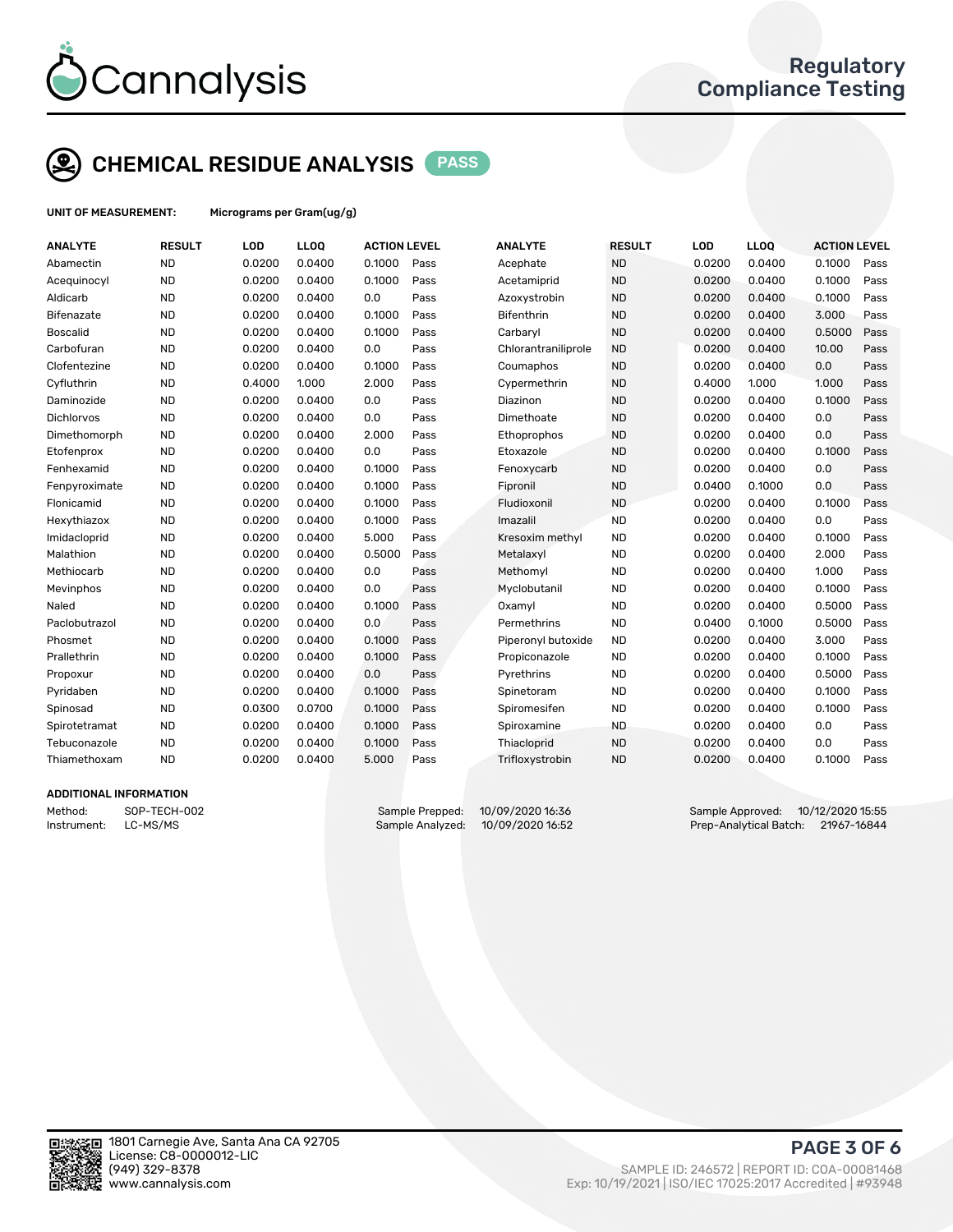

### CHEMICAL RESIDUE GC ANALYSIS PASS

| UNIT OF MEASUREMENT: | Microgra |
|----------------------|----------|
|                      |          |

ams per Gram(ug/g)

| <b>ANALYTE</b>                                   | <b>RESULT</b>            | LOD    | <b>LLOO</b> | <b>ACTION LEVEL</b> |                                     | <b>ANALYTE</b>                       | <b>RESULT</b> | LOD              | <b>LLOO</b>            | <b>ACTION LEVEL</b>             |      |
|--------------------------------------------------|--------------------------|--------|-------------|---------------------|-------------------------------------|--------------------------------------|---------------|------------------|------------------------|---------------------------------|------|
| Captan                                           | <b>ND</b>                | 0.1000 | 0.2000      | 0.7000              | Pass                                | Chlordane                            | <b>ND</b>     | 0.0109           | 0.0136                 | 0.0                             | Pass |
| Methyl parathion                                 | <b>ND</b>                | 0.0400 | 0.1000      | 0.0                 | Pass                                | <b>PCNB</b>                          | <b>ND</b>     | 0.0200           | 0.0400                 | 0.1000                          | Pass |
| Chlorfenapyr                                     | <b>ND</b>                | 0.0800 | 0.1000      | 0.0                 | Pass                                | Chlorpyrifos                         | <b>ND</b>     | 0.0800           | 0.1000                 | 0.0                             | Pass |
| ADDITIONAL INFORMATION<br>Method:<br>Instrument: | SOP-TECH-010<br>GC-MS/MS |        |             |                     | Sample Prepped:<br>Sample Analyzed: | 10/09/2020 16:36<br>10/09/2020 16:52 |               | Sample Approved: | Prep-Analytical Batch: | 10/12/2020 12:29<br>21968-16845 |      |

### RESIDUAL SOLVENT ANALYSIS PASS

UNIT OF MEASUREMENT: Micrograms per Gram(ug/g)

| <b>ANALYTE</b>       | <b>RESULT</b>                                                                                                                                                                          | LOD    | <b>LLOO</b> | <b>ACTION LEVEL</b> |      | <b>ANALYTE</b>           | <b>RESULT</b> | LOD    | <b>LLOO</b> | <b>ACTION LEVEL</b> |      |
|----------------------|----------------------------------------------------------------------------------------------------------------------------------------------------------------------------------------|--------|-------------|---------------------|------|--------------------------|---------------|--------|-------------|---------------------|------|
| Acetone              | <lloo< td=""><td>5.000</td><td>250.0</td><td>5000</td><td>Pass</td><td>Acetonitrile</td><td><b>ND</b></td><td>5.000</td><td>50.00</td><td>410.0</td><td>Pass</td></lloo<>              | 5.000  | 250.0       | 5000                | Pass | Acetonitrile             | <b>ND</b>     | 5.000  | 50.00       | 410.0               | Pass |
| Benzene              | <b>ND</b>                                                                                                                                                                              | 0.5000 | 1.000       | 1.000               | Pass | <b>Butane</b>            | <b>ND</b>     | 76.80  | 96.00       | 5000                | Pass |
| Chloroform           | <b>ND</b>                                                                                                                                                                              | 0.5000 | 1.000       | 1.000               | Pass | Ethanol                  | <b>ND</b>     | 10.00  | 50.00       | 5000                | Pass |
| <b>Ethyl Acetate</b> | <b>ND</b>                                                                                                                                                                              | 5.000  | 50.00       | 5000                | Pass | <b>Ethyl Ether</b>       | <b>ND</b>     | 25.00  | 50.00       | 5000                | Pass |
| Ethylene oxide       | <b>ND</b>                                                                                                                                                                              | 0.5000 | 1.000       | 1.000               | Pass | Heptane                  | <b>ND</b>     | 1.000  | 5.000       | 5000                | Pass |
| Hexane               | <lloo< td=""><td>0.5000</td><td>5.000</td><td>290.0</td><td>Pass</td><td><b>Isopropyl Alcohol</b></td><td><b>ND</b></td><td>5.000</td><td>50.00</td><td>5000</td><td>Pass</td></lloo<> | 0.5000 | 5.000       | 290.0               | Pass | <b>Isopropyl Alcohol</b> | <b>ND</b>     | 5.000  | 50.00       | 5000                | Pass |
| Methanol             | <b>ND</b>                                                                                                                                                                              | 10.00  | 50.00       | 3000                | Pass | Methylene chloride       | <b>ND</b>     | 0.5000 | 1.000       | 1.000               | Pass |
| Pentane              | <b>ND</b>                                                                                                                                                                              | 1.000  | 50.00       | 5000                | Pass | Propane                  | <b>ND</b>     | 16.00  | 20.00       | 5000                | Pass |
| Toluene              | <b>ND</b>                                                                                                                                                                              | 0.5000 | 1.000       | 890.0               | Pass | Xvlenes                  | <b>ND</b>     | 6.000  | 100.0       | 2170                | Pass |
| Trichloroethylene    | <b>ND</b>                                                                                                                                                                              | 0.2500 | 1.000       | 1.000               | Pass | 1.2-Dichloroethane       | <b>ND</b>     | 0.5000 | 1.000       | 1.000               | Pass |
|                      |                                                                                                                                                                                        |        |             |                     |      |                          |               |        |             |                     |      |

#### ADDITIONAL INFORMATION

Method: SOP-TECH-021 Sample Prepped: 10/09/2020 13:29 Sample Approved: 10/12/2020 17:53<br>Instrument: HS-GC-MS/FID Sample Analyzed: 10/09/2020 13:30 Prep-Analytical Batch: 21941-16833 Prep-Analytical Batch: 21941-16833



UNIT OF MEASUREMENT: Cycle Threshold (Ct)

| <b>ANALYTE</b>         | <b>RESULT</b>                    | LOD   | <b>LLOO</b> |     | <b>ACTION LEVEL</b> | <b>ANALYTE</b> | <b>RESULT</b>                                           | <b>LOD</b> | LL <sub>00</sub> | <b>ACTION LEVEL</b> |      |  |
|------------------------|----------------------------------|-------|-------------|-----|---------------------|----------------|---------------------------------------------------------|------------|------------------|---------------------|------|--|
| A.fumigatus            | <b>ND</b>                        | 33.00 | 0.0         | 0.0 | Pass                | A. flavus      | <b>ND</b>                                               | 33.00      | 0.0              | 0.0                 | Pass |  |
| A. niger               | <b>ND</b>                        | 33.00 | 0.0         | 0.0 | Pass                | A. terreus     | <b>ND</b>                                               | 33.00      | 0.0              | 0.0                 | Pass |  |
| <b>STEC</b>            | <b>ND</b>                        | 33.00 | 0.0         | 0.0 | Pass                | Salmonella spp | <b>ND</b>                                               | 33.00      | 0.0              | 0.0                 | Pass |  |
| ADDITIONAL INFORMATION |                                  |       |             |     |                     |                |                                                         |            |                  |                     |      |  |
|                        | --- ---- - - - - -- --- -- - - - |       | $\sim$      | .   |                     |                | $\sim$ $\sim$ $\sim$ $\sim$ $\sim$ $\sim$ $\sim$ $\sim$ |            |                  |                     |      |  |

Method: SOP-TECH-016, SOP-TECH-022 Sample Prepped: 10/12/2020 08:38 Sample Approved: 10/12/2020 15:08<br>Instrument: qPCR Sample Analyzed: 10/12/2020 08:42 Prep-Analytical Batch: 21979-16880 Instrument: qPCR Sample Analyzed: 10/12/2020 08:42 Prep-Analytical Batch: 21979-16880

PAGE 4 OF 6

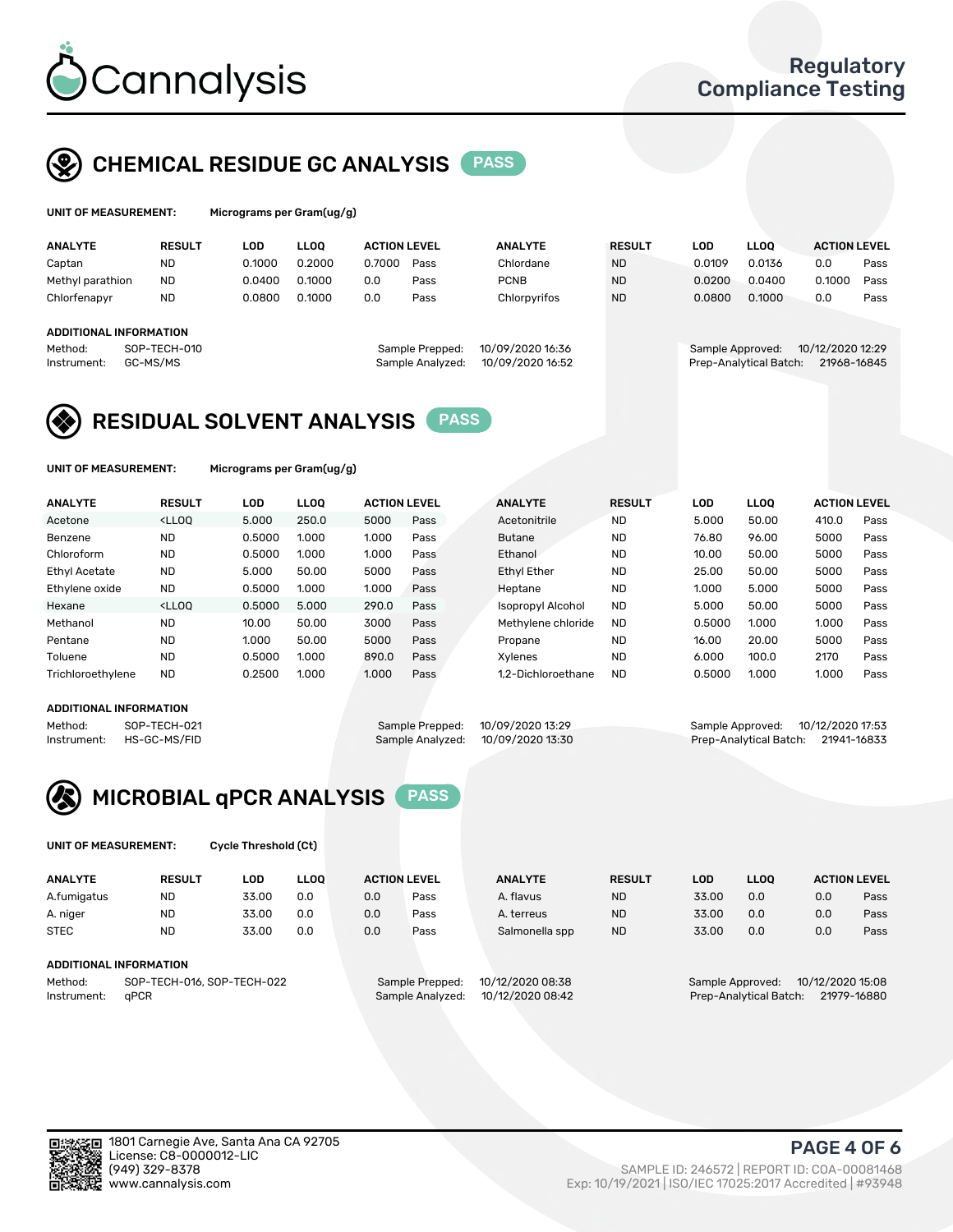

 $U$ UNIT OF MEASUREMENT: Micrograms per Gram(ug/g)



|                                                                                                     |               |            | $1.000$ egrante per eranticial al |                                      |                  |               |                                       |             |                     |      |
|-----------------------------------------------------------------------------------------------------|---------------|------------|-----------------------------------|--------------------------------------|------------------|---------------|---------------------------------------|-------------|---------------------|------|
| <b>ANALYTE</b>                                                                                      | <b>RESULT</b> | LOD        | <b>LLOQ</b>                       | <b>ACTION LEVEL</b>                  | <b>ANALYTE</b>   | <b>RESULT</b> | <b>LOD</b>                            | <b>LLOQ</b> | <b>ACTION LEVEL</b> |      |
| Arsenic                                                                                             | <b>ND</b>     | 0.0200     | 0.0500                            | 0.2000<br>Pass                       | Cadmium          | <b>ND</b>     | 0.0050                                | 0.0500      | 0.2000              | Pass |
| Lead                                                                                                | $<$ LLOO      | 0.0100     | 0.0500                            | 0.5000<br>Pass                       | Mercury          | <b>ND</b>     | 0.0030                                | 0.0500      | 0.1000              | Pass |
| <b>ADDITIONAL INFORMATION</b><br>Method:                                                            | SOP-TECH-013  |            |                                   | Sample Prepped:                      | 10/09/2020 15:21 |               | Sample Approved:                      |             | 10/15/2020 21:04    |      |
| ICP-MS<br>Instrument:                                                                               |               |            |                                   | Sample Analyzed:<br>10/11/2020 08:53 |                  |               | Prep-Analytical Batch:<br>21948-16877 |             |                     |      |
| <b>MYCOTOXINS ANALYSIS</b><br><b>PASS</b><br>UNIT OF MEASUREMENT:<br>Micrograms per Kilogram(ug/kg) |               |            |                                   |                                      |                  |               |                                       |             |                     |      |
| <b>ANALYTE</b>                                                                                      | <b>RESULT</b> | <b>LOD</b> | <b>LLOO</b>                       | <b>ACTION LEVEL</b>                  | <b>ANALYTE</b>   | <b>RESULT</b> | <b>LOD</b>                            | <b>LLOQ</b> | <b>ACTION LEVEL</b> |      |
| Aflatoxin B1                                                                                        | <b>ND</b>     | 1.000      | 2.000                             | N/A                                  | Aflatoxin B2     | <b>ND</b>     | 2.000                                 | 5.000       |                     | N/A  |
| Aflatoxin G1                                                                                        | <b>ND</b>     | 2.000      | 5.000                             | N/A                                  | Aflatoxin G2     | <b>ND</b>     | 2.000                                 | 5.000       |                     | N/A  |
| <b>Total Aflatoxins</b>                                                                             | <b>ND</b>     | 10.00      | 14.00                             | 20.00<br>Pass                        | Ochratoxin A     | <b>ND</b>     | 1.000                                 | 2.000       | 20.00               | Pass |

#### ADDITIONAL INFORMATION

Method: SOP-TECH-020 Sample Prepped: 10/09/2020 12:17 Sample Approved: 10/12/2020 16:28 Instrument: LC-MS/MS Sample Analyzed: 10/09/2020 12:24 Prep-Analytical Batch: 21949-16830

## FILTH & FOREIGN MATERIAL ANALYSIS PASS

UNIT OF MEASUREMENT: Filth and Foreign Matter (%)

| <b>ANALYTE</b>         | <b>RESULT</b>                     | LOD. | <b>LLOO</b> | <b>ACTION LEVEL</b> |                                     | <b>ANALYTE</b>                       | <b>RESULT</b> | LOD | <b>LLOO</b>                                | <b>ACTION LEVEL</b>             |      |
|------------------------|-----------------------------------|------|-------------|---------------------|-------------------------------------|--------------------------------------|---------------|-----|--------------------------------------------|---------------------------------|------|
| IF RH ME               | <b>ND</b>                         | 0.0  | 0.0         | 3.000               | Pass                                | <b>IFM</b>                           | <b>ND</b>     | 0.0 | 0.0                                        | 25.00                           | Pass |
| Mold                   | <b>ND</b>                         | 0.0  | 0.0         | 25.00               | Pass                                | <b>SSCD</b>                          | <b>ND</b>     | 0.0 | 0.0                                        | 25.00                           | Pass |
| ADDITIONAL INFORMATION |                                   |      |             |                     |                                     |                                      |               |     |                                            |                                 |      |
| Method:<br>Instrument: | SOP-TECH-009<br>Visual Inspection |      |             |                     | Sample Prepped:<br>Sample Analyzed: | 10/09/2020 17:53<br>10/09/2020 17:54 |               |     | Sample Approved:<br>Prep-Analytical Batch: | 10/09/2020 18:00<br>21985-16851 |      |



PAGE 5 OF 6